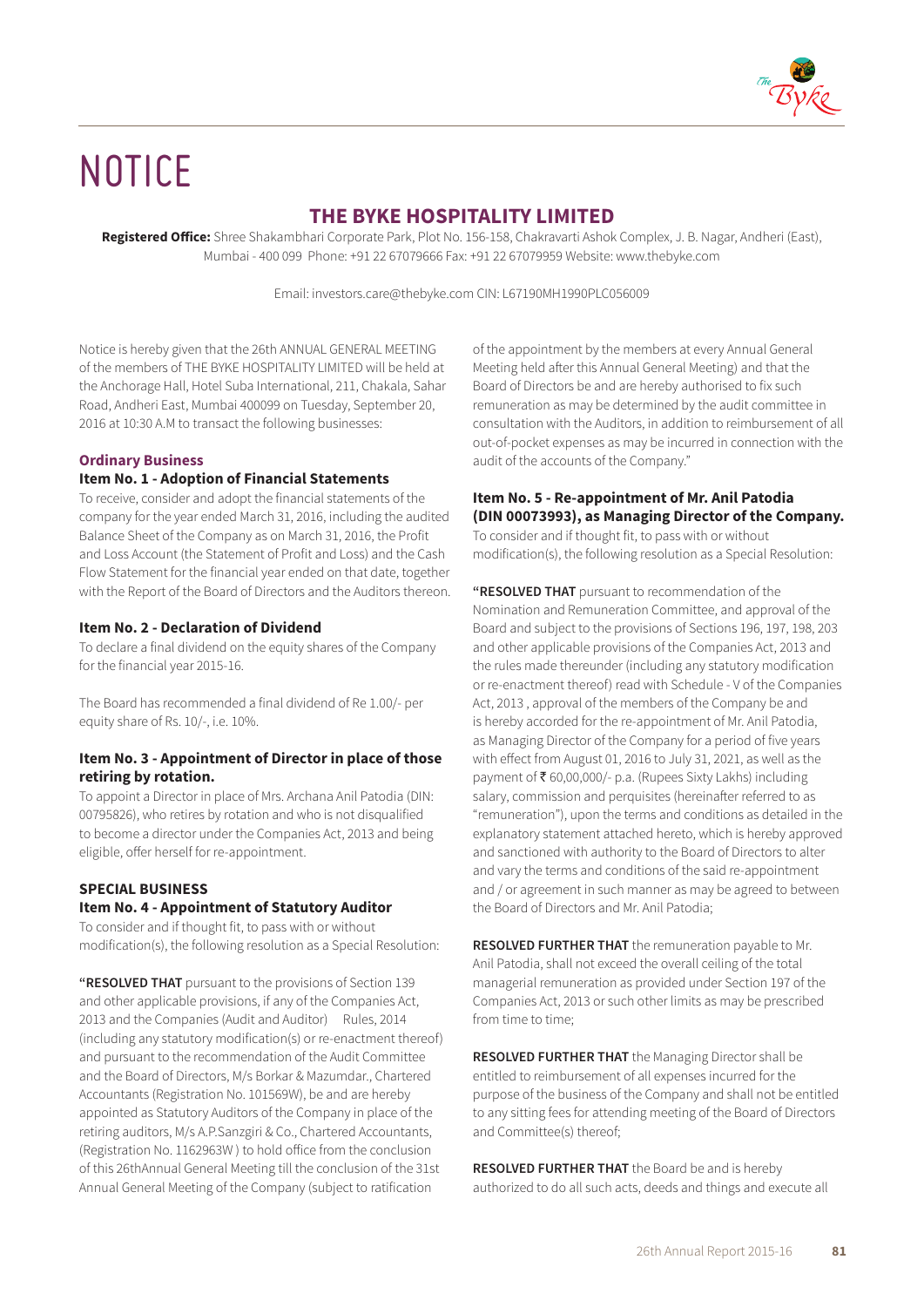such documents, instruments and writings as may be required, and to delegate all or any of its powers herein conferred to any committee of Director or Director(s), to give effect to the aforesaid resolution."

## **Item No. 6 – Maintenance of the Register of Member and related books at a place other than the registered office of the Company**

To consider and if thought fit, to pass with or without modification (s), the following resolution as a Special Resolution:

**"RESOLVED THAT** pursuant to the provisions of Section 94 and all other applicable provisions, if any, of the Companies Act, 2013, the Company hereby approves that the register of members and index of members, register and index of debenture holders, register and index of any other security holders, Register of Renewed and Duplicate Shares/ Debentures/ Security Certificates, Register of Sweat Equity Shares, Register of ESOP, and other shares related documents and books be kept at the registered office of the Company's Registrar and Transfer Agent viz. M/S Sharex Dynamic (India) Private Limited, situated at, Unit-1, Luthra Ind.Premises, 1st Floor, 44-E, M Vasant Marg, Andheri Kurla Road, Safed Pool, Andheri East, Mumbai 400072;

**RESOLVED FURTHER THAT** the Registers, Indexes, Return , Documents etc. as aforesaid be kept open for inspection between the hours of 2:00 P.M and 4:00 P.M on any working day of the Registrars except when the Registers and Books are closed."

#### **NOTES**

- 1. **A MEMBER ENTITLED TO ATTEND AND VOTE AT THE MEETING IS ENTITLED TO APPOINT A PROXY TO ATTEND AND VOTE INSTEAD OF HIMSELF /HERSELF AND SUCH PROXY NEED NOT BE A MEMBER OF THE COMPANY.** The proxy form in order to be effective should be duly completed and deposited at the registered office of the company not less than 48 hours before the commencement of the meeting. Proxies submitted on behalf of limited companies, societies, etc., must be supported by appropriate resolutions / authority, as applicable. A person can act as a proxy on behalf of the members not exceeding fifty and holding in the aggregate not more than 10% of the total share capital of the Company carrying voting rights. A member holding more than 10% of the total share capital of the Company carrying voting rights may appoint a single person as a proxy and such person shall not act as proxy for other person or member.
- 2. Members / Proxies should bring the duly filled Attendance Slip attached herewith to attend the meeting.
- 3. The Explanatory Statement pursuant to Section 102 of the Companies Act, 2013 in respect of Special Business as set above to be transacted at the Meeting is annexed hereto and forms part of this Notice.
- 4. The Register of Members and Share Transfer Books of the Company will remain closed from September 13, 2016 to September 20, 2016 (Both days inclusive) in terms of the provisions of Section 91 of the Companies Act, 2013 and the applicable SEBI Listing Regulations entered into with the Stock Exchanges.
- 5. Subject to the provisions of the Companies Act, 2013, the dividend as recommended by the Board of Directors, if declared at the Annual General Meeting, will be paid within a period of 30 days from the date of declaration as follows:
- a. For shares held in physical form to those members whose names appear in the Register of Members on the close of the day on September 12, 2016; and
- b. For shares held in dematerialised form to those beneficiaries, whose names are furnished by the National Securities Depository Limited and Central Depository Services (India) Limited as beneficial owners on September 12, 2016.
- 6. All members are requested to intimate changes, if any, in their registered address, immediately to the Registrar & Transfer Agents, Sharex Dynamic (India) Private Limited or to their depository participants in case shares are held in depository form.
- 7. In case of joint holders attending the Meeting, only such joint holder who is higher in the order of names will be entitled to vote.
- 8. All documents referred to in the notice are open for inspection at the registered office of the company during office hours.
- 9. As a measure to save the cost, copies, of the annual report will not be distributed at the Annual General Meeting. Members are therefore requested to bring their copies of the annual report to the meeting.
- 10. Members desirous of obtaining any information concerning the accounts and operations of the company are requested to send their queries at least seven days before the date of the Meeting of the company so that the information required may be made available at the meeting.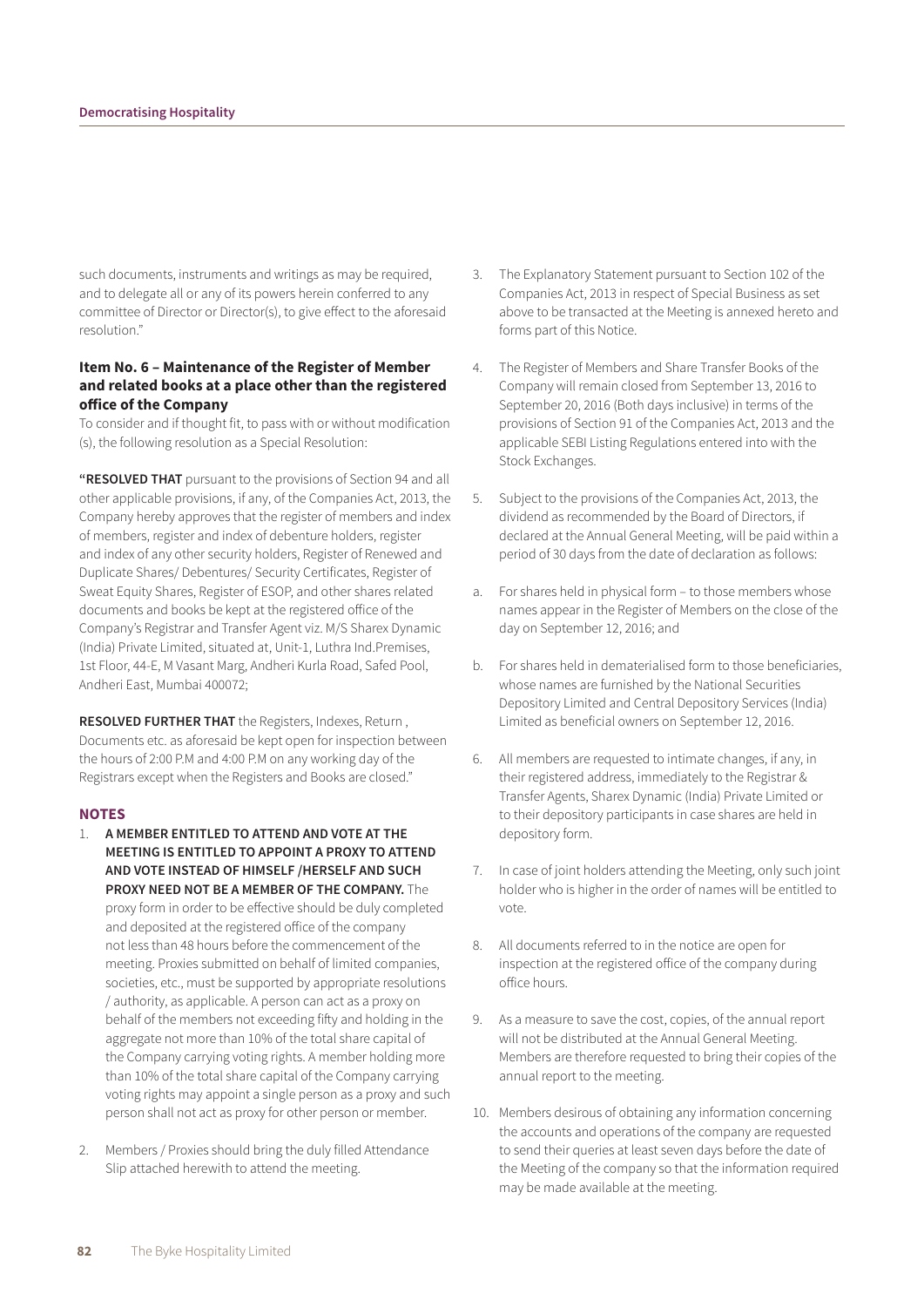

- 11. Members are requested to bring the Attendance Slip sent herewith duly filled for attending the Meeting along with photo identity proof.
- 12. Pursuant to provisions of Section 205A of the Companies Act, 1956, (corresponding Section 124 of the Companies Act, 2013) all dividends remaining unclaimed after the prescribed period of seven years shall be transferred to the "Investor Education and Protection Fund" (IEPF). Members who have not encashed their dividend warrants are requested to correspond with RTA or the Company. It is requested to note that once unclaimed dividend is transferred to IEPF pursuant to Section 205C of the Companies Act, 1956, no further claim shall be entertained. Information in respect of such unclaimed dividend when due for transfer to IEPF of Government of India including the unclaimed amount since 2008, are given in the Corporate Governance Report.
- 13. The Securities and Exchange Board of India (SEBI) has made it mandatory for all companies to use the bank account details furnished by the depositories for depositing dividends. Dividend will be credited to the Members' bank account through NECS wherever complete core banking details are available with the Company. In cases where the core banking details are not available, dividend warrants will be issued to the Members with bank details printed thereon as available in the Company's records.
- 14. Brief resume of all Directors including those proposed to be re-appointed, nature of their expertise in specific functional areas, names of companies in which they hold directorships and memberships/chairmanships of Board Committees, shareholding and relationships between directors inter-se as stipulated under Regulation 36(3) of the Listing Obligation & Disclosure Agreement with the Stock Exchanges in India, are annexed.
- 15. The Board of Directors request the shareholders to kindly register their email id with the Company /Registrar and Share Transfer Agent to implement the 'Go Green Initiative' started by the Ministry of Corporate Affairs and to enable us to send the communications/information's/Annual Reports to the shareholders thus making the process much faster.
- 16. Pursuant to Section 101 and Section 136 of the Companies Act, 2013 read with relevant Companies (Management and Administration Rules), 2014, companies can serve Annual Reports and other communications through electronic mode to those Members who have registered their e-mail address either with the Company or with the Depository. Members who have not registered their e-mail address with

the Company are requested to submit their request with their valid e-mail address to M/s Sharex Dynamic (India) Private Limited. Members holding shares in demat form are requested to register/update their e-mail address with their Depository Participant(s) directly. Members of the Company, who have registered their email-address, are entitled to receive such communication in physical form upon request.

- 17. Members holding shares in physical form and desirous of making a nomination in respect of their shareholding in the Company, as permitted under Section 72 of the Act, are requested to submit details to the Registrar and Transfer Agents of the Company, in the prescribed Form SH. 13 for this purpose.
- 18. In compliance with the provisions of Section 108 of the Companies Act, 2013 ("the Act") and Rule 20 of the Companies (Management and Administration) Rules, 2014 and amendments thereof and Regulation 44 of the SEBI (Listing Obligation & Disclosure Requirements) Regulations 2015, the Company is providing its members with the facility for voting by electronic means and the business may be transacted through such voting. The Company also will be providing voting facility through polling paper at the Meeting and the members attending the Meeting who have not already cast their vote by remote e-voting may be able to exercise their voting right at the Meeting. Members who have cast their vote by remote e-voting prior to the Meeting may also attend the Meeting but shall not be entitled to cast their vote again.

## **Procedure for voting through Electronic Means**

 Necessary arrangements have been made by the Company with Central Depository Services (India) Limited (CDSL) to facilitate e-voting.

 The instructions for shareholders voting electronically are as under:

- i. The voting period begins on September 17, 2016 at 9:00 A.M and ends on September 19, 2016 by 5:00 P.M. During this period shareholders' of the Company, holding shares either in physical form or in dematerialised form, as on the cut-off date of September 12, 2016, may cast their vote electronically. The e-voting module shall be disabled by CDSL for voting thereafter.
- ii. Shareholders who have already voted prior to the meeting date would not be entitled to vote at the meeting venue.
- iii. The shareholders should log on to the e-voting website www.evotingindia.com.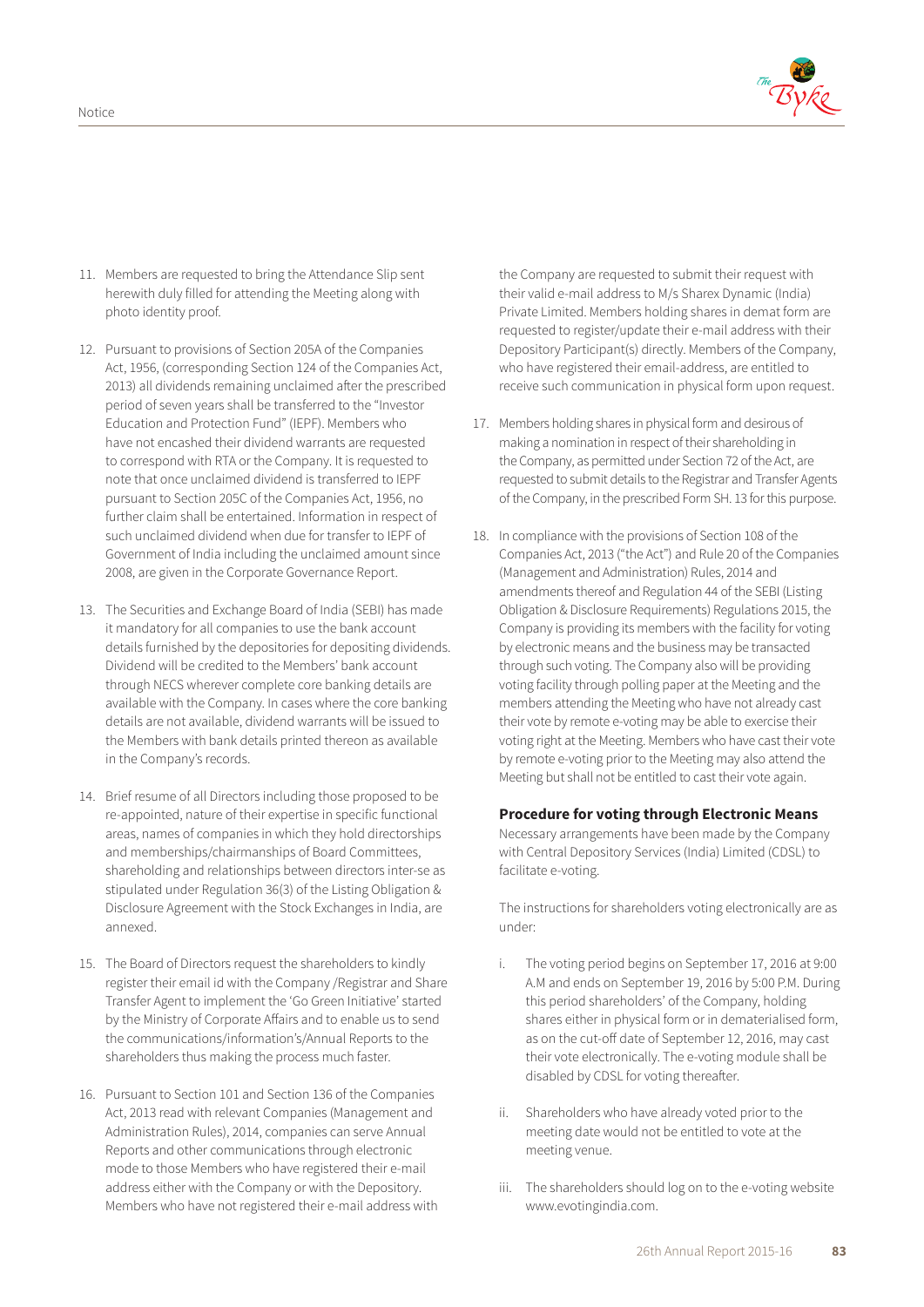- iv. Click on Shareholders.
- v. Now Enter your User ID
- For CDSL: 16 digits beneficiary ID,
- For NSDL: 8 Character DP ID followed by 8 Digits Client ID,
- Members holding shares in Physical Form should enter Folio Number registered with the Company.
- vi. Next enter the Image Verification as displayed and Click on Login.
- vii. If you are holding shares in demat form and had logged on to www.evotingindia.com and voted on an earlier voting of any company, then your existing password is to be used.
- viii. If you are a first time user follow the steps given below:

|                        | For Members holding shares in Demat Form and Physical Form                                                                                                                                                                                                                                                                                                                                    |
|------------------------|-----------------------------------------------------------------------------------------------------------------------------------------------------------------------------------------------------------------------------------------------------------------------------------------------------------------------------------------------------------------------------------------------|
| <b>PAN</b>             | Enter your 10 digit alpha-numeric *PAN issued by Income Tax Department (Applicable for both demat<br>shareholders as well as physical shareholders)                                                                                                                                                                                                                                           |
|                        | Members who have not updated their PAN with the Company/Depository Participant are<br>$\bullet$<br>requested to use the first two letters of their name and the 8 digits of the sequence number in<br>the PAN field.                                                                                                                                                                          |
| Dividend Bank Details  | In case the sequence number is less than 8 digits enter the applicable number of 0's before the<br>$\bullet$<br>number after the first two characters of the name in CAPITAL letters. Eg. If your name is Ramesh<br>Kumar with sequence number 1 then enter RA00000001 in the PAN field.<br>Enter the Dividend Bank Details or Date of Birth (in dd/mm/yyyy format) as recorded in your demat |
| OR Date of Birth (DOB) | account or in the company records in order to login.<br>If both the details are not recorded with the depository or company please enter the member<br>$\bullet$<br>id / folio number in the Dividend Bank details field as mentioned in instruction (v).                                                                                                                                     |

- ix. After entering these details appropriately, click on "SUBMIT" tab.
- x. Members holding shares in physical form will then directly reach the Company selection screen. However, members holding shares in demat form will now reach 'Password Creation' menu wherein they are required to mandatorily enter their login password in the new password field. Kindly note that this password is to be also used by the demat holders for voting for resolutions of any other company on which they are eligible to vote, provided that company opts for e-voting through CDSL platform. It is strongly recommended not to share your password with any other person and take utmost care to keep your password confidential.
- xi. For Members holding shares in physical form, the details can be used only for e-voting on the resolutions contained in this Notice.
- xii. Click on the EVSN for THE BYKE HOSPITALITY LIMITED on which you choose to vote.
- xiii. On the voting page, you will see "RESOLUTION DESCRIPTION" and against the same the option "YES/NO" for voting. Select the option YES or NO as desired. The option YES implies that you assent to the Resolution and option NO implies that you dissent to the Resolution.
- xiv. Click on the "RESOLUTIONS FILE LINK" if you wish to view the entire Resolution details.
- xv. After selecting the resolution you have decided to vote on, click on "SUBMIT". A confirmation box will be displayed. If you wish to confirm your vote, click on "OK", else to change your vote, click on "CANCEL" and accordingly modify your vote.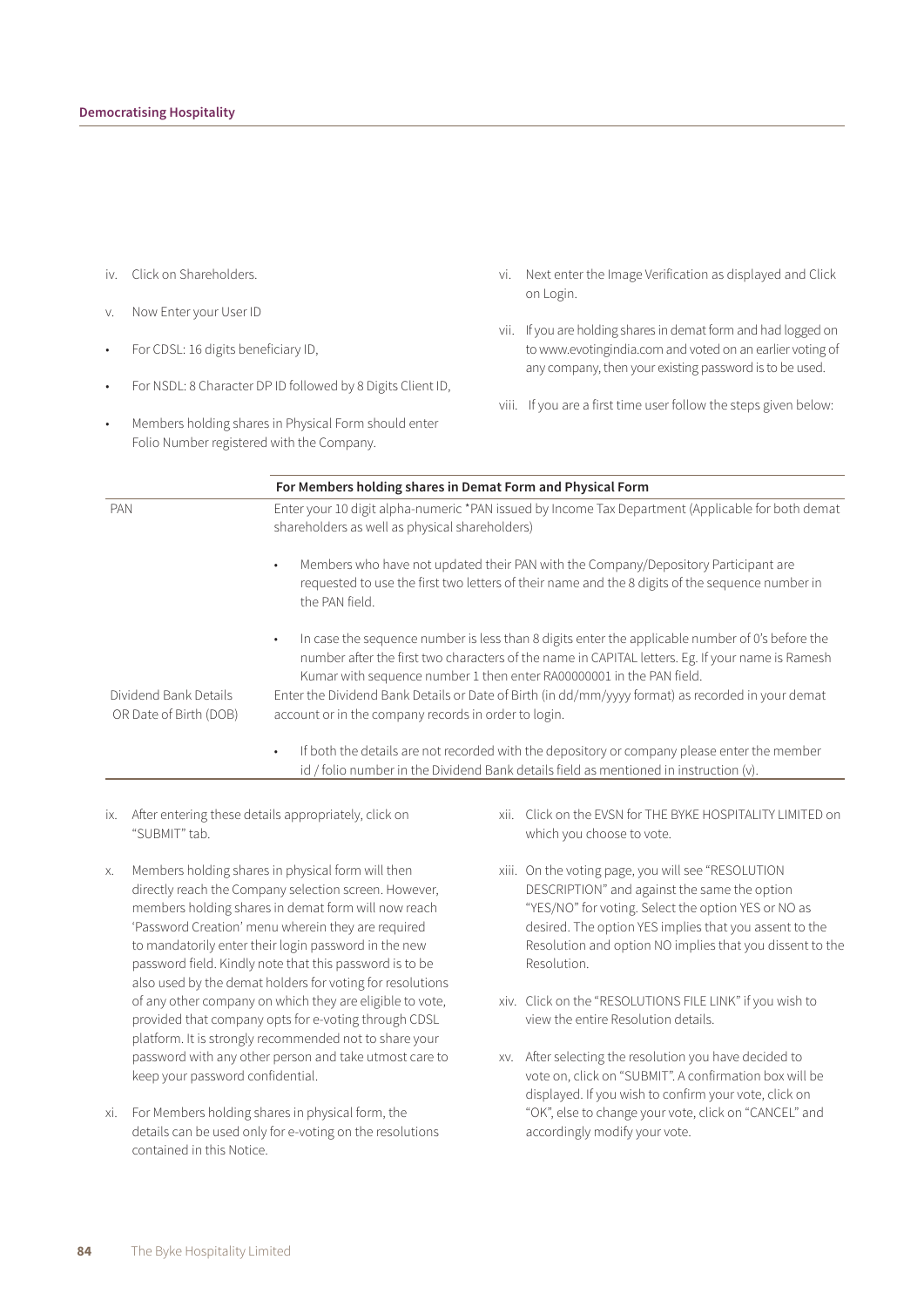

- xvi. Once you "CONFIRM" your vote on the resolution, you will not be allowed to modify your vote.
- xvii. You can also take out print of the voting done by you by clicking on "Click here to print" option on the Voting page.
- xviii. If Demat account holder has forgotten the same password then Enter the User ID and the image verification code and click on Forgot Password & enter the details as prompted by the system.
- xix. Shareholders can also cast their vote using CDSL's mobile app m-Voting available for android based mobiles. The m-Voting app can be downloaded from Google Play Store. Apple and Windows phone users can download the app from the App Store and the Windows Phone Store respectively. Please follow the instructions as prompted by the mobile app while voting on your mobile.
- xx. Note for Non-Individual Shareholders and Custodians
- Non-Individual shareholders (i.e. other than Individuals, HUF, NRI etc.) and Custodian are required to log on to www.evotingindia.com and register themselves as Corporates.
- A scanned copy of the Registration Form bearing the stamp and sign of the entity should be emailed to helpdesk.evoting@cdslindia.com.
- After receiving the login details a compliance user should be created using the admin login and password. The Compliance user would be able to link the account(s) for which they wish to vote on.
- The list of accounts should be mailed to helpdesk. evoting@cdslindia.com and on approval of the accounts they would be able to cast their vote.
- A scanned copy of the Board Resolution and Power of Attorney (POA) which they have issued in favour of the Custodian, if any, should be uploaded in PDF format in the system for the scrutinizer to verify the same.

 In case you have any queries or issues regarding e-voting, you may refer the Frequently Asked Questions ("FAQs") and e-voting manual available at www. evotingindia.com, under help section or write an email to helpdesk.evoting@ cdslindia.com.

19. Ms. Suman Sureka(Membership No. 6842), Practisting Company Secretary, have been appointed as Scrutinizer to scrutinize the e-voting process in a fair and transparent manner.

 Members who do not have access to remote e-voting facility may send duly completed Ballot Form (enclosed with the Annual Report) so as to reach the Scrutinizer appointed by the Board of Directors of the Company, at the address Ms. Suman Sureka, C/o The Byke Hospitality Limited, Shree Shakambhari Corporate Park, Plot No. 156-158, Chakravarty Ashok Complex, J.B. Nagar, Andheri (E), Mumbai – 400 099, not later than Monday, September 19, 2016 (5:00 P.M IST). Ballot Forms deposited in person or sent by post or courier at the expense of the Member will also be accepted. Members have the option to request for physical copy of the Ballot Form by sending an e-mail to investors.care@thebyke.com by mentioning their Folio/DP ID and Client ID No. However, the duly completed Ballot Form should reach the Scrutinizer not later than Monday, September 19, 2016. Ballot Form received after this date will be treated as invalid.

 The Scrutinizer after scrutinizing the votes cast at the Meeting by Poll and through remote e-voting, will not later than two (2) days of conclusion of the Meeting, make a consolidated Scrutinizer's Report and submit the same forthwith to the Chairman of the Company or a person authorised by him in writing, who shall countersign the same.

 The Results declared along with the consolidated Scrutinizer's Report shall be hosted on the website of the Company (www.thebyke.com) and on the website of the CDSL. The Results shall simultaneously be communicated to Stock Exchanges where the Shares of the Company are listed.

 The Resolutions shall be deemed to be passed on the date of the Meeting, i.e. September 20, 2016 subject to receipt of the requisite number of votes in favour of the Resolutions.

By order of the Board of Directors For The Byke Hospitality Limited

Sd/- Neha Mankame Company Secretary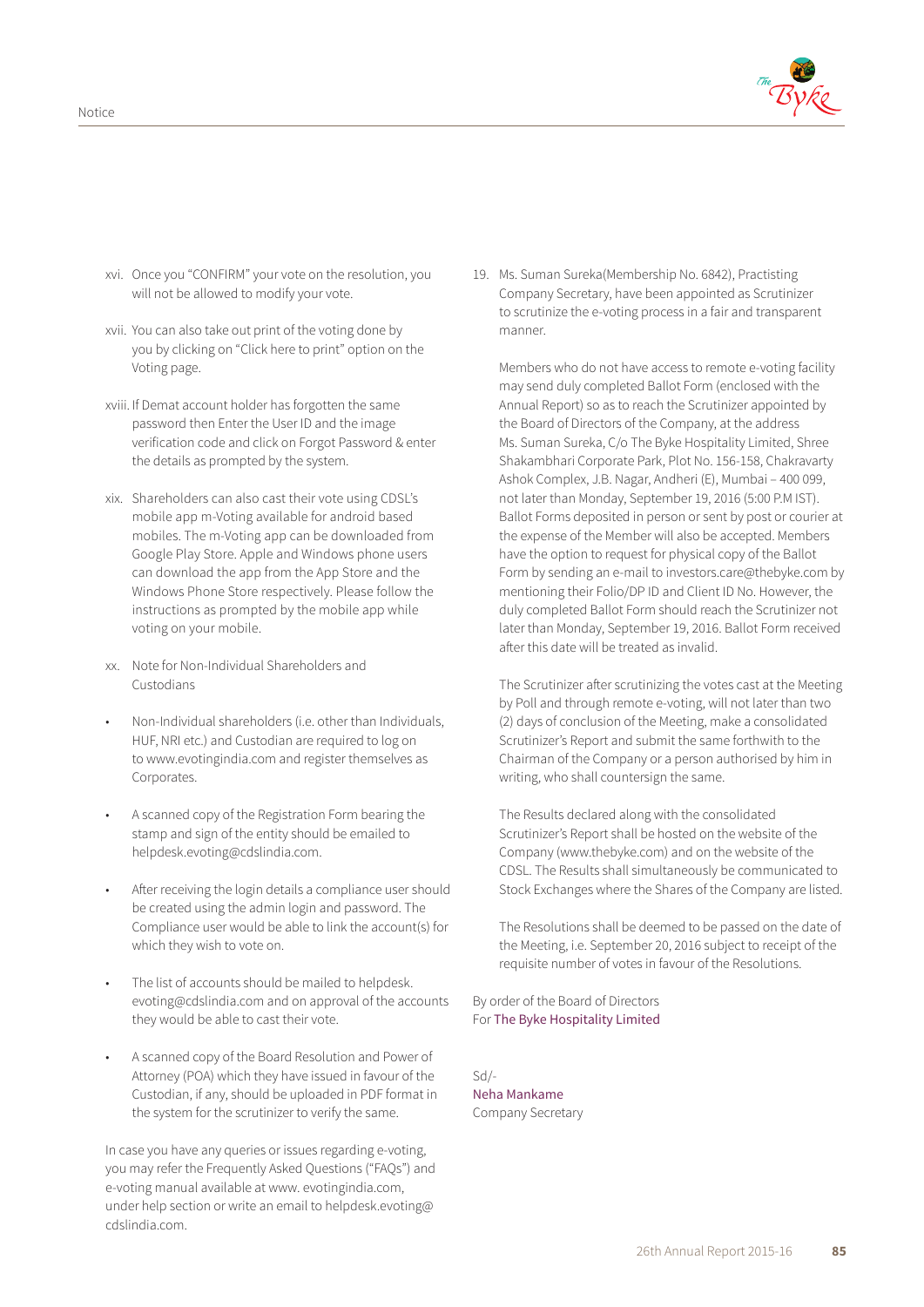# **EXPLANATORY STATEMENT (Pursuant to Section 102 of the Companies Act, 2013)**

#### **Item No 4**

The Statutory Auditors, M/s. A.P Sanzgiri & Co, have expressed their unwillingness to be re-appointed as the Auditors of the Company. A special notice under the provisions of Section 140(4)(i) read with Section 115 of the Companies Act, 2013 has been received from a Member proposing the appointment of M/s. Borkar & Mazumdar, Chartered Accountants, as the Statutory Auditors in place of the retiring Auditors, Ms/. A. P.Sanzgiri & Co. A copy of the special notice has been sent to A.P. Sanzgiri & Co.

M/s. Borkar & Mazumdar, Chartered Accountants have confirmed that the appointment, if made, would be acceptable to them and would be in compliance with the statutory requirements under the Companies Act, 2013 and the SEBI (Listing Obligation & Disclosure Requirement) Regulation, 2015.

The Audit Committee has recommended to the Board of Directors, the appointment of M/s. Borkar & Mazumdar as the Statutory Auditors as their qualifications and experience have been found to be commensurate with the size and requirements of the Company.

The Board of Directors considered the matter and has recommended the appointment of M/s. Borkar & Mazumdar as the Statutory Auditors in place of the retiring Auditors, A. P. Sanzgiri & Co.

Your directors recommend Resolution at Item No. 4 as an Special Resolution for approval of the members.

#### **Other details about Mr. Anil Patodia**

- 1. Date of Birth: June 19, 1969
- 2. Age: 48

None of the Directors and Key Managerial Personnel of the Company or their respective relatives is, in any way, deemed to be concerned or interested in this item of business.

#### **Item No 5**

At the Annual General Meeting of the Company held on July 21, 2011, the shareholders had approved the appointment of Mr. Anil Patodia, as Managing Director (MD) for a period of five years from August 01, 2011.

The Board of Directors of the Company in its meeting held on August 03, 2016 had subject to approval of shareholders in the 26th Annual General Meeting, re-appointed Mr. Anil Patodia as Managing Director for another term of five years effective from August 01, 2016.

Keeping in view that Mr. Anil Patodia has rich and varied experience in the Hotel Industry and has been involved in the operations of the Company over a long period of time, it would be in the best interest of the Company to continue the employment of Mr. Anil Patodia as Managing Director.

#### **Brief profile of Mr. Anil Patodia:**

Mr. Anil Patodia is a Commerce Graduate from the University of Rajasthan, having huge experience in the Hospitality and service industries for over 20 years. He took over the management of The Byke in 2010. Mr.Patodia has formulated many value-based strategies to create a niche for the Byke as a brand. As an experienced hotelier, Mr. Patodia plays a significant role in the Company's operations and marketing, global expansion and future development.

3. Name of the Companies in which Mr. Anil Patodia holds the Directorship in public company and the Chairmanship/ Membership of the Committees of the Board is as follows:

| No. | Name of Company              | Designation on<br>Board | Committees      |                                       |                                                         |
|-----|------------------------------|-------------------------|-----------------|---------------------------------------|---------------------------------------------------------|
|     |                              |                         | Audit Committee | Stakeholder Relationship<br>Committee | Other Committees                                        |
|     | The Byke Hospitality Limited | Managing<br>Director    | Member          | Member                                | Chairman – CSR Committee &<br>Risk Management Committee |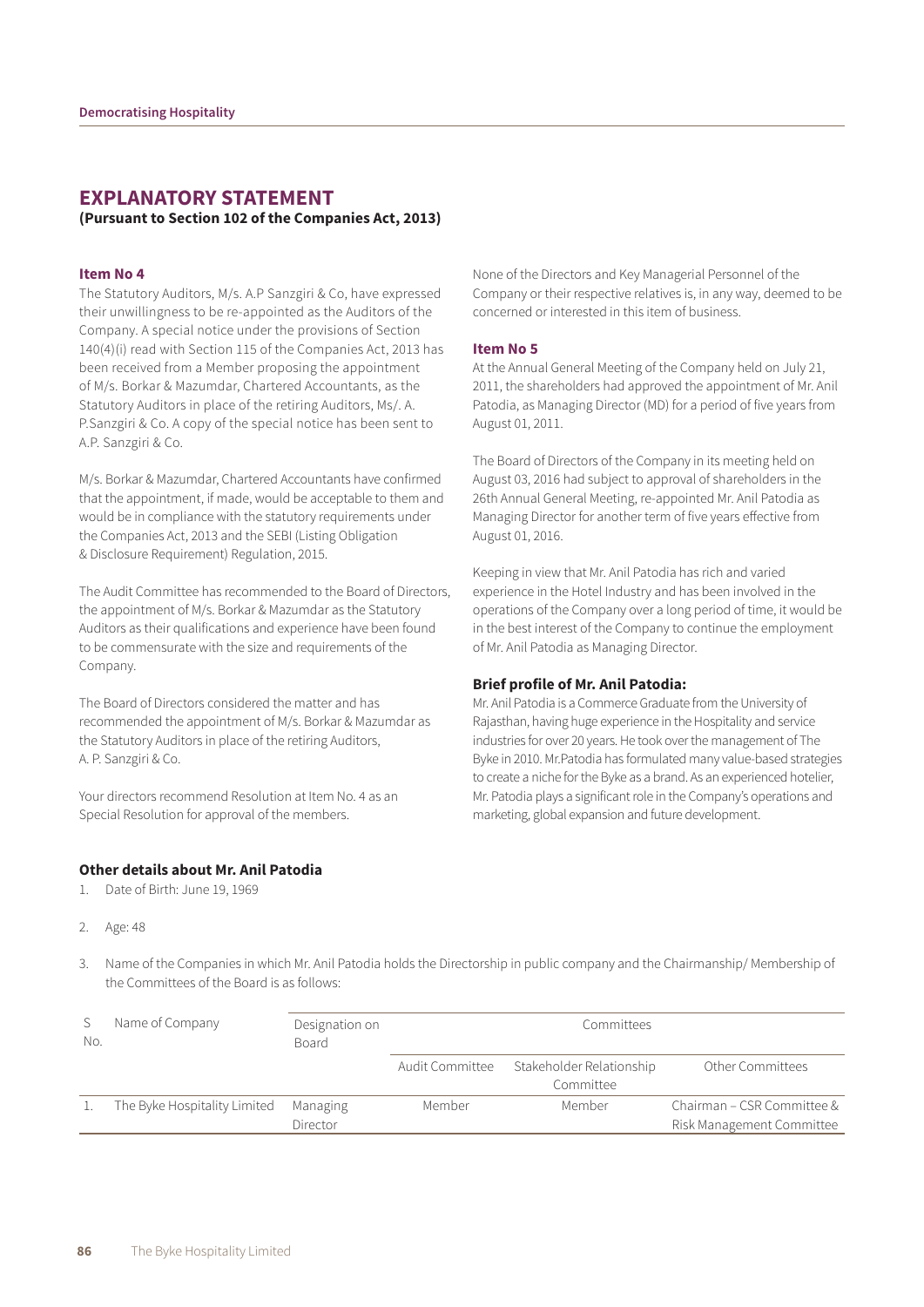

Pursuant to the recommendation of the Nomination and Remuneration Committee, the Board of Directors of the Company passed a resolution on August 03, 2016 approving re-appointment of Mr. Anil Patodia, as Managing Director of the Company for a further period of five years with effect from August 01, 2016 to July 31, 2021. This is subject to the approval of the shareholders at this Annual General Meeting.

This explanatory statement may also be read and treated as disclosure in compliance with the requirements of Section 190 of the Companies Act, 2013.

Remuneration payable to Mr. Anil Patodia is Rs. 60,00,000 P.A including salary, perquisites and commission.

Upon approval by the members, a separate agreement to give effect to the above terms will be executed by and between the Company and Mr. Anil Patodia.

The Board of Directors recommends the resolution in relation to the re-appointment of Managing Director, for the approval of the shareholders of the Company.

Notice has been received from member signifying their intention to propose appointment of Mr. Anil Patodia as Managing Director of the Company along with a deposit of  $\bar{\tau}$  1,00,000.

The disclosure under Regulation 36 (3) of the Listing Regulation & Disclosure Requirement, 2015 is provided at Annexure A of this Notice.

Except Mr. Anil Patodia, Mrs. Archana Anil Patodia, wife of Mr. Anil Patodia and Mr. Pramod Patodia, brother of Mr. Anil Patodia, none of the Directors and Key Managerial Personnel of the Company and their relatives are concerned or interested, financially or otherwise in this resolution set out at item no. 5.

Your directors recommend Resolution at Item No.5 as a Special Resolution for approval of the members.

#### **Item No 6**

Under the provisions of the Companies Act, 2013, (the "Act") certain documents such as the register of members and index of members – separately for each class of equity and preference shares, register and index of debentures holders, register and index of any other Security holders, register of Renewed and Duplicate Shares/ Debentures/ Security Certificates, Register of Sweat Equity Share, Register of ESOP and other shares related documents and books, are required to be maintained at the registered office of the company unless a special resolution is passed in a general meeting authorising the keeping of the register at any other place in Indian in which more than one tenth of the total members entered in the register of members reside. M/s Sharex Dynamic (India) Private Limited, Mumbai is Company's Register and Share Transfer Agent (RTA), who have been providing depository related services for the shares/ debentured/ securities held in demat mode and also acting as the Share Transfer Agent for the shares/ debentures/ securities held in physical segment.

In the view of the enabling provisions of Companies Act, 2013 as explained above, it is proposed to keep the aforementioned Registers and documents at the premises of the R&T Agents as stated in the resolution.

Your directors recommend Resolution at Item No.6 as a Special Resolution for approval of the members.

None of the Directors and Key Managerial Personnel of the Company or their respective relatives is, in any way, deemed to be concerned or interested in this item of business.

By order of the Board of Directors For The Byke Hospitality Limited

Sd/- Neha Mankame Company Secretary

Jaipur (Rajasthan) August 03, 2016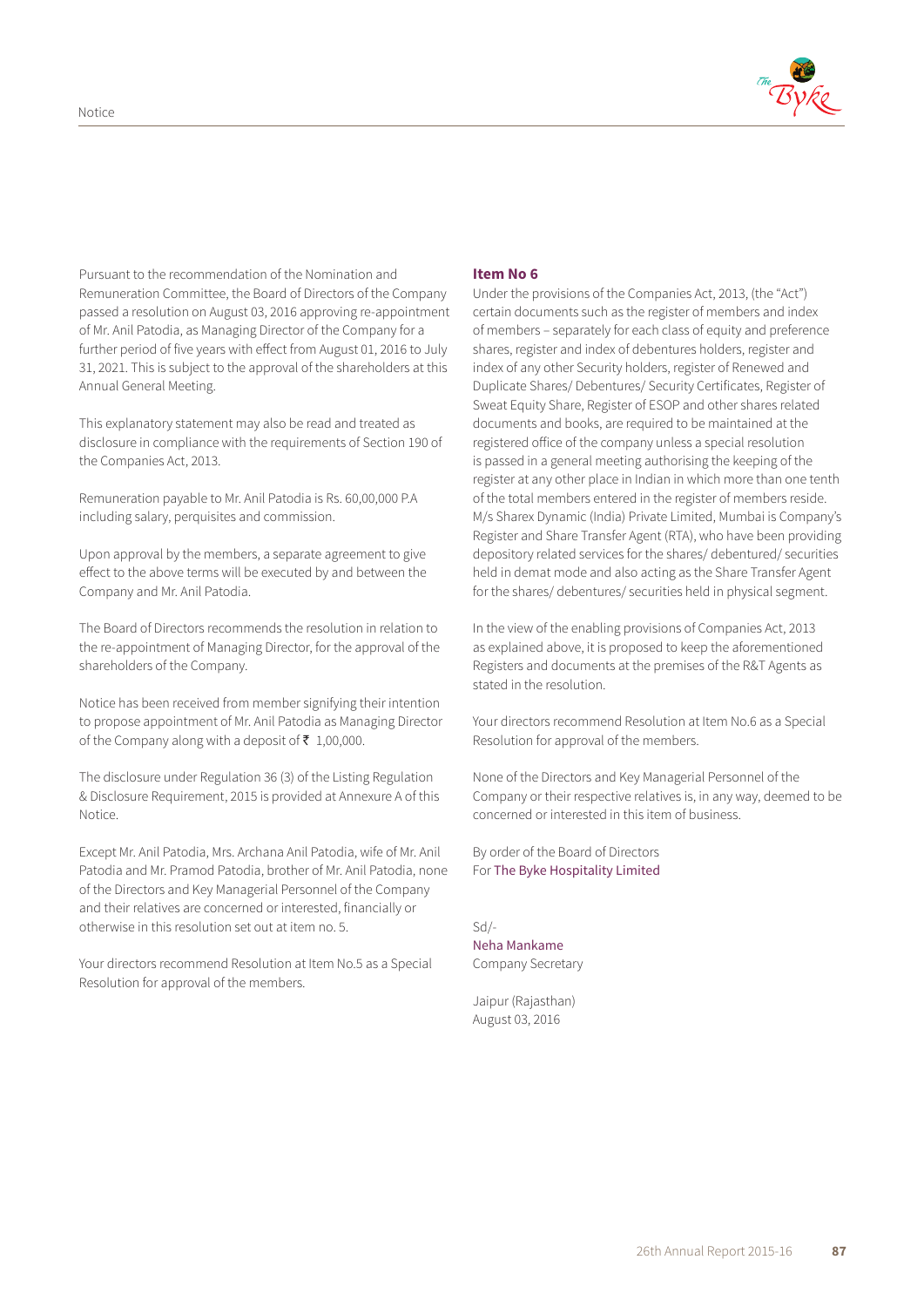# **Annexure A**

**Details of Directors seeking appointment / reappointment at the ensuing Annual General Meeting of the Company:**

**(Pursuant to Regulation 36 (3) of the Listing Obligation & Disclosure Requirement, 2015 with the Stock Exchanges):**

| Name of Director                                            | Mrs. Archana Patodia | Mr. Anil Patodia                   |
|-------------------------------------------------------------|----------------------|------------------------------------|
| <b>DIN</b>                                                  | 00795826             | 00073993                           |
| Date of Birth                                               | December 28, 1973    | June 19, 1969                      |
| Date of first appointment                                   | 27/09/2014           | 30/03/2011                         |
| Expertise in specific functional area                       | Management &         | Hospitality and Service Industries |
|                                                             | Administrative       |                                    |
| Qualification                                               | Graduate             | Graduate                           |
| Details of shares held in the Company                       | 549150               | 1019000                            |
| Board Membership of other Companies as on March 31, 2016    | NIL                  | <b>NIL</b>                         |
| Chairman / Member of the Committees * of other Companies in | NIL                  | <b>NIL</b>                         |
| which he is director as on March 31, 2016                   |                      |                                    |

\* The Committees include the Audit Committee and Stakeholders Relationship Committee and Nominations & Remuneration Committee.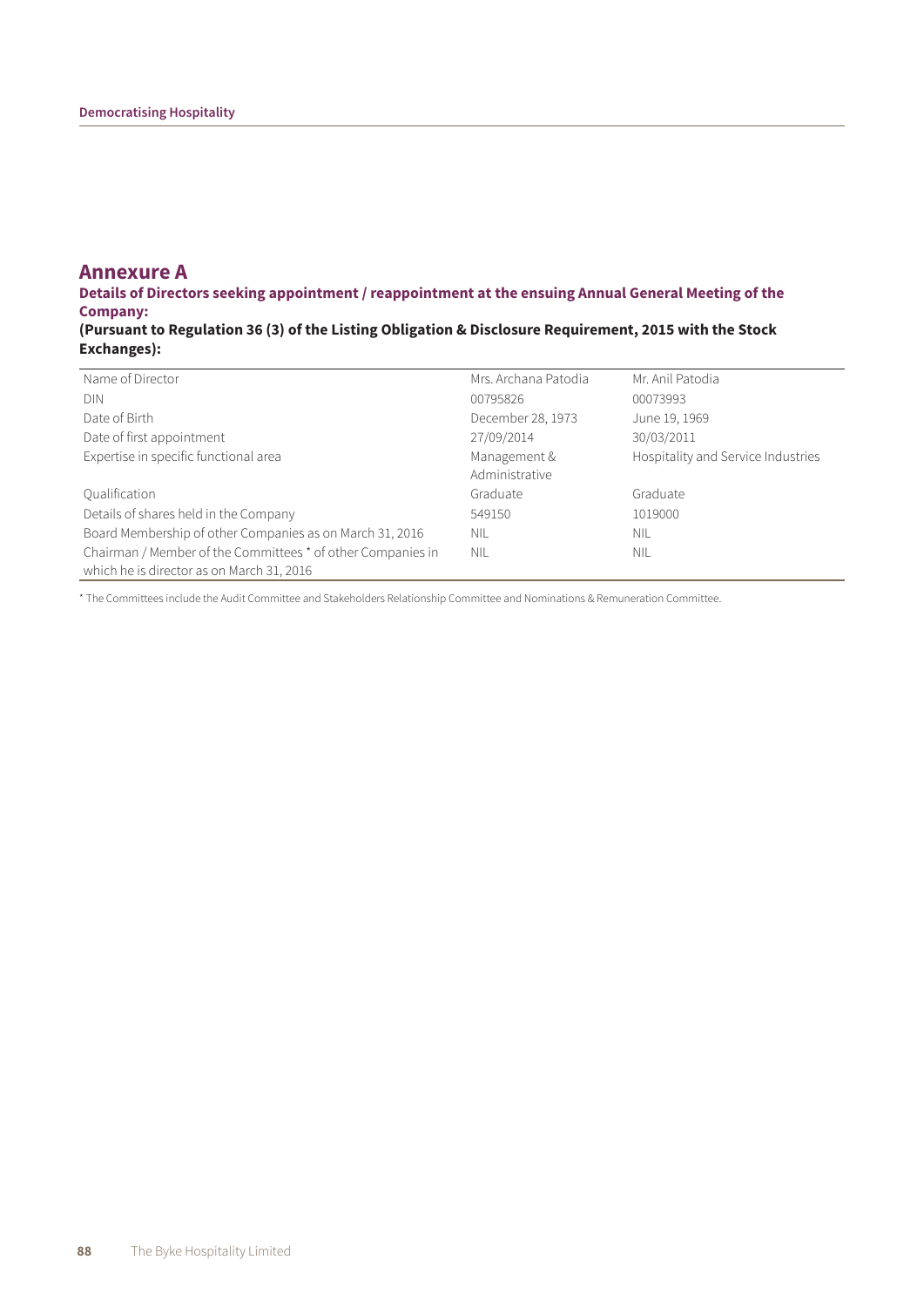

# **THE BYKE HOSPITALITY LIMITED**

**Registered Office:** Shree Shakambhari Corporate Park, Plot No. 156-158, Chakravarti Ashok Society, J.B. Nagar, Andheri (East), Mumbai- 400 099 CIN: L67190MH1990PLC056009

**ATTENDANCE SLIP**

**(Please complete this Attendance slip and hand it over at the entrance of the Meeting Hall)**

Regd. Folio No. DP ID\*

No. of Shares Held : Client ID\*

Name and Address of the Shareholder

I hereby record my presence at the 26th Annual General Meeting of the Company held on September 20, 2016 at 10:30 A.M at the Anchorage Hall, Hotel Suba International, 211, Chakala, Sahar Road, Andheri East, Mumbai 400099 on Tuesday.

Signature of Shareholder/ Proxy

\* Applicable for investors holding shares in electronic form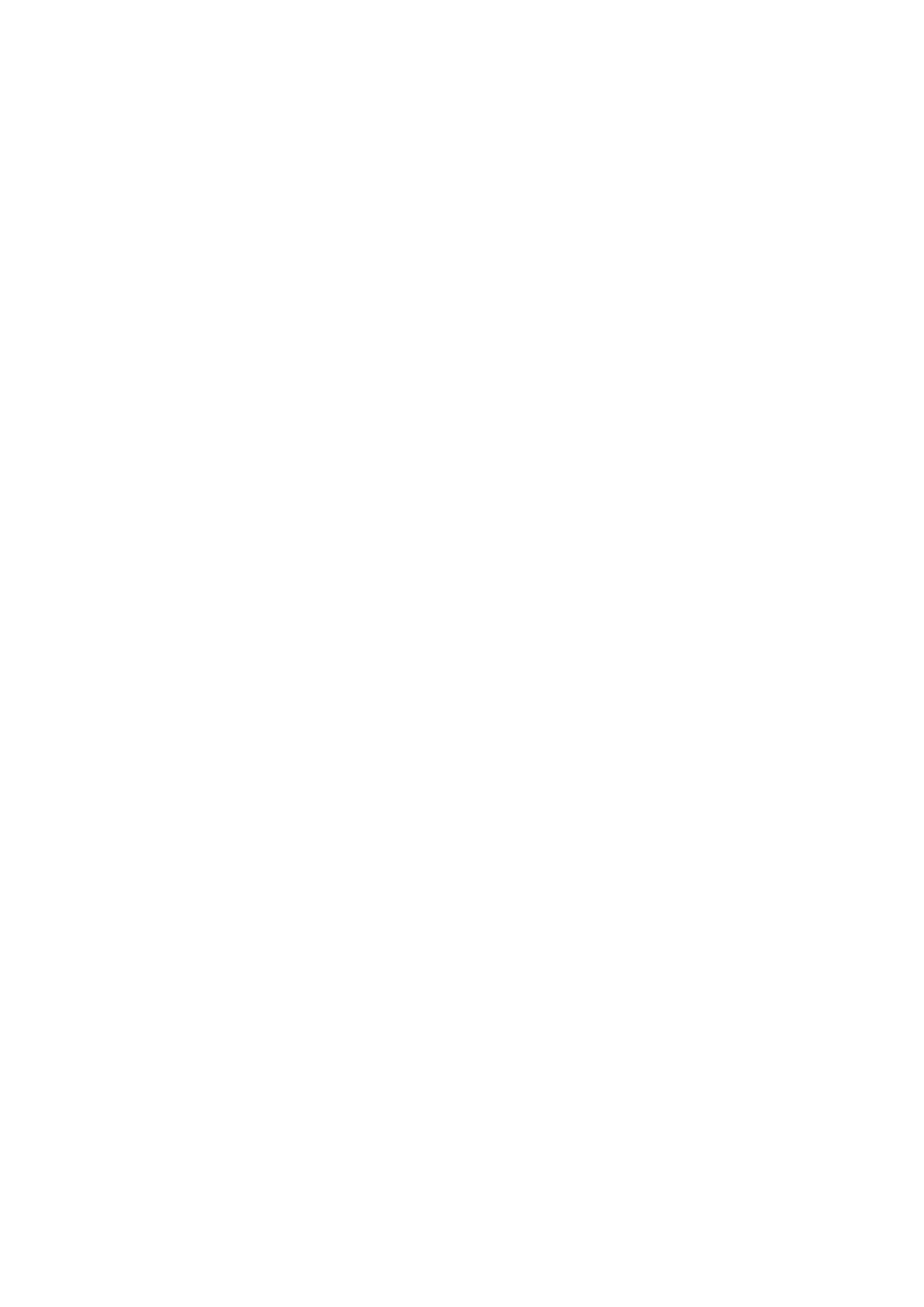| The |  |
|-----|--|
|     |  |

# **THE BYKE HOSPITALITY LIMITED**

| Registered Office: Shree Shakambhari Corporate Park, Plot No. 156-158, Chakravarti Ashok Society, J.B. Nagar, Andheri (East), |
|-------------------------------------------------------------------------------------------------------------------------------|
| Mumbai- 400 099 CIN: L67190MH1990PLC056009                                                                                    |

# **FORM NO. MGT-11**

# **FORM OF PROXY**

**Pursuant to Section 105(6) of the Companies Act, 2013 and Rule 19(3) of the Companies (Management and Administration) Rules, 2014.**

Venue of the meeting :

Date & Time :

PLEASE FILL ATTENDANCE SLIP AND HAND IT OVER AT THE ENTRANCE OF THE MEETING VENUE

| Name               |  |  |
|--------------------|--|--|
| Registered Address |  |  |
|                    |  |  |
| Email ID           |  |  |
| $DPID^*$           |  |  |
| Client ID*         |  |  |
| Folio No           |  |  |

\*Applicable for investors holding shares in Electronic form.

|    | of The Byke Hospitality Limited hereby appoint the following as my/our Proxy to attend vote (for me/us and on my/our behalf at the<br>adjournment thereof) in respect of such resolutions as are indicated below; |  |
|----|-------------------------------------------------------------------------------------------------------------------------------------------------------------------------------------------------------------------|--|
|    |                                                                                                                                                                                                                   |  |
|    |                                                                                                                                                                                                                   |  |
|    |                                                                                                                                                                                                                   |  |
| 2. |                                                                                                                                                                                                                   |  |
|    |                                                                                                                                                                                                                   |  |
|    |                                                                                                                                                                                                                   |  |
| 3. |                                                                                                                                                                                                                   |  |

Registered address.

Email id Signature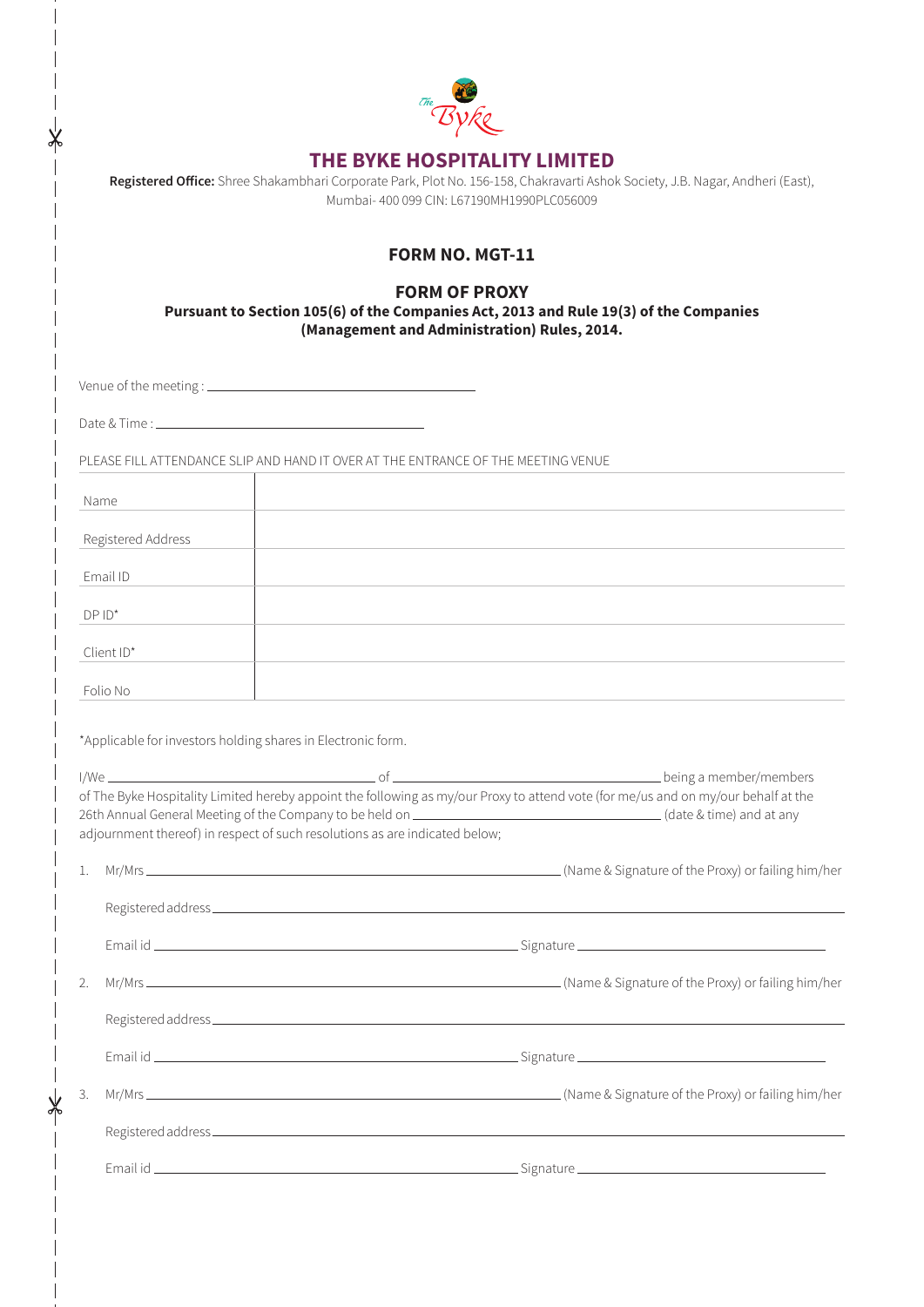\*\* I/We direct my/our Proxy to vote on the Resolutions in the manner as indicated below:

| Sr. Resolution | Number of   | For | Against |
|----------------|-------------|-----|---------|
| No.            | shares held |     |         |

#### **Ordinary Business**

- 1. Adoption of audited Financial Statements for the financial year ended March 31, 2016 and reports of the Board of Directors and the Auditors Thereon
- 2. Conformation of final dividend of 10% i.e. Re 1/- per share on the equity shares of the Company for the financial year 2015 - 16.
- 3. Appointment of Director in place of those retiring by rotation.

# **Special Business**

- 4. Appointment of Statutory Auditor
- 5. Re-appointment of Mr. Anil Patodia (DIN 00073993), as Managing Director of the Company.
- 6. Maintenance of the Register of Members and related books at a place other than the Registered office of the Company

\*\* This is optional. Please put a tick mark (√) in the appropriate column against the resolutions indicated in the box. If a member leaves the "For" or "Against" column blank against any or all the Resolutions, the proxy will be entitled to vote in the manner he/she thinks appropriate. If a member wishes to abstain from voting on a particular resolution, he/she should write "Abstain" across the boxes against the Resolution.

Signature (s) of Member(s)

|        | Affix                |
|--------|----------------------|
|        | One Rupee<br>Revenue |
| $\sim$ |                      |
|        | Stamp                |
| $\sim$ |                      |
|        |                      |

Signed this day of 2016.

#### **Notes:**

- 1. The Proxy to be effective should be deposited at the Registered office of the company not less than FORTY EIGHT HOURS before the commencement of the Meeting.
- 2. A Proxy need not be a member of the Company.
- 3. In the case of joint holders, the vote of the senior who tenders a vote, whether in person or by proxy, shall be accepted to the exclusion of the vote of the other joint holders. Seniority shall be determined by the order in which the names stand in the Register of Members.
- 4. The form of Proxy confers authority to demand or join in demanding a poll.
- 5. The submission by a member of this form of proxy will not preclude such member from attending in person and voting at the meeting.
- 6. In case a member wishes his/her votes to be used differently, he/she should indicate the number of shares under the columns "For" or "Against" as appropriate.